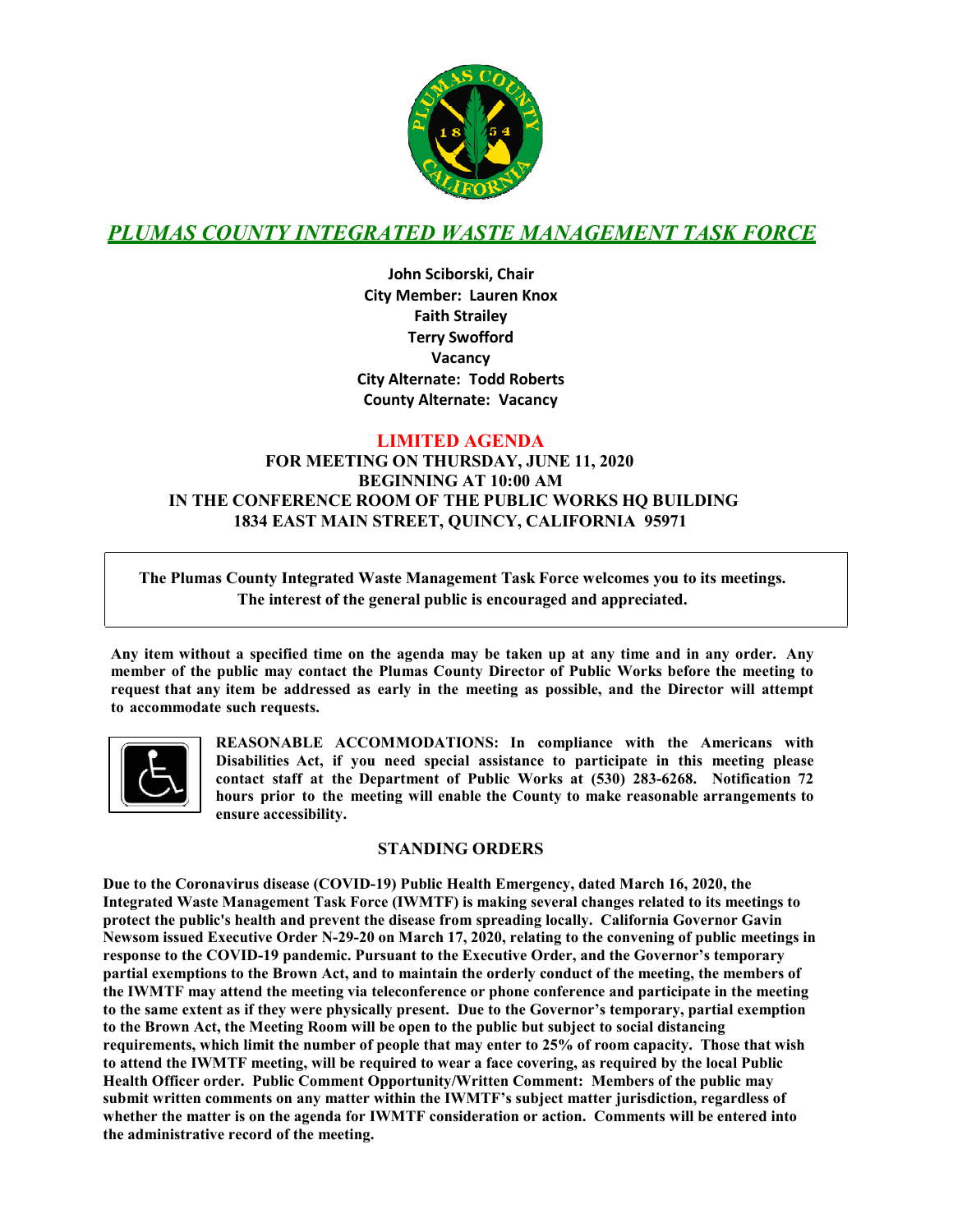*Agenda – Plumas County Integrated Waste Management Task Force Thursday, June 11, 2020 – Page 2* 

#### **TELECONFERENCE OPTION:**

Dial in Number: 1-800-867-2581 Conference Code: 0439272 # Note: If unable to connect to the teleconference, please telephone (530) 283-6268.

#### **SPECIAL NOTICE:**

Additional background information, pertinent to the proposed solid waste rate increases for both Intermountain Disposal, Inc. and Feather River Disposal, are available for public viewing on the internet, located at: https://www.plumascounty.us/2616/Public-Documents -- as listed under "2020 - Feather River Disposal (FRD)" and "2020 - Intermountain Disposal (IMD)."

# LIMITED AGENDA

## **1. 10:00 AM: ROLL CALL OF TASK FORCE MEMBERS QUORUM AND SEATING OF ALTERNATE(S), AS APPROPRIATE**

- **2. INTRODUCTION OF STAFF AND OTHER OFFICIALS**
- **3. VOLUNTARY SELF-INTRODUCTION OF OTHER ATTENDEES**

## **4. PUBLIC COMMENT OPPORTUNITY**

Matters under the jurisdiction of the Task Force, *and not on the posted agenda*, may be addressed by the general public at the beginning of the agenda. However, California law prohibits the Task Force from taking action on any matter, which is not on the posted agenda unless it is determined to be an urgency item by the Task Force. Any member of the public wishing to address the Task Force during the "Public Comment" period may be limited to a maximum of 5 minutes.

**5. CONSIDERATION AND ADOPTION OF MEETING MINUTES: JUNE 6, 2019** – to be considered at the next Regular Meeting of the PCIWMTF.

*[ Continued on Page 3 ]*